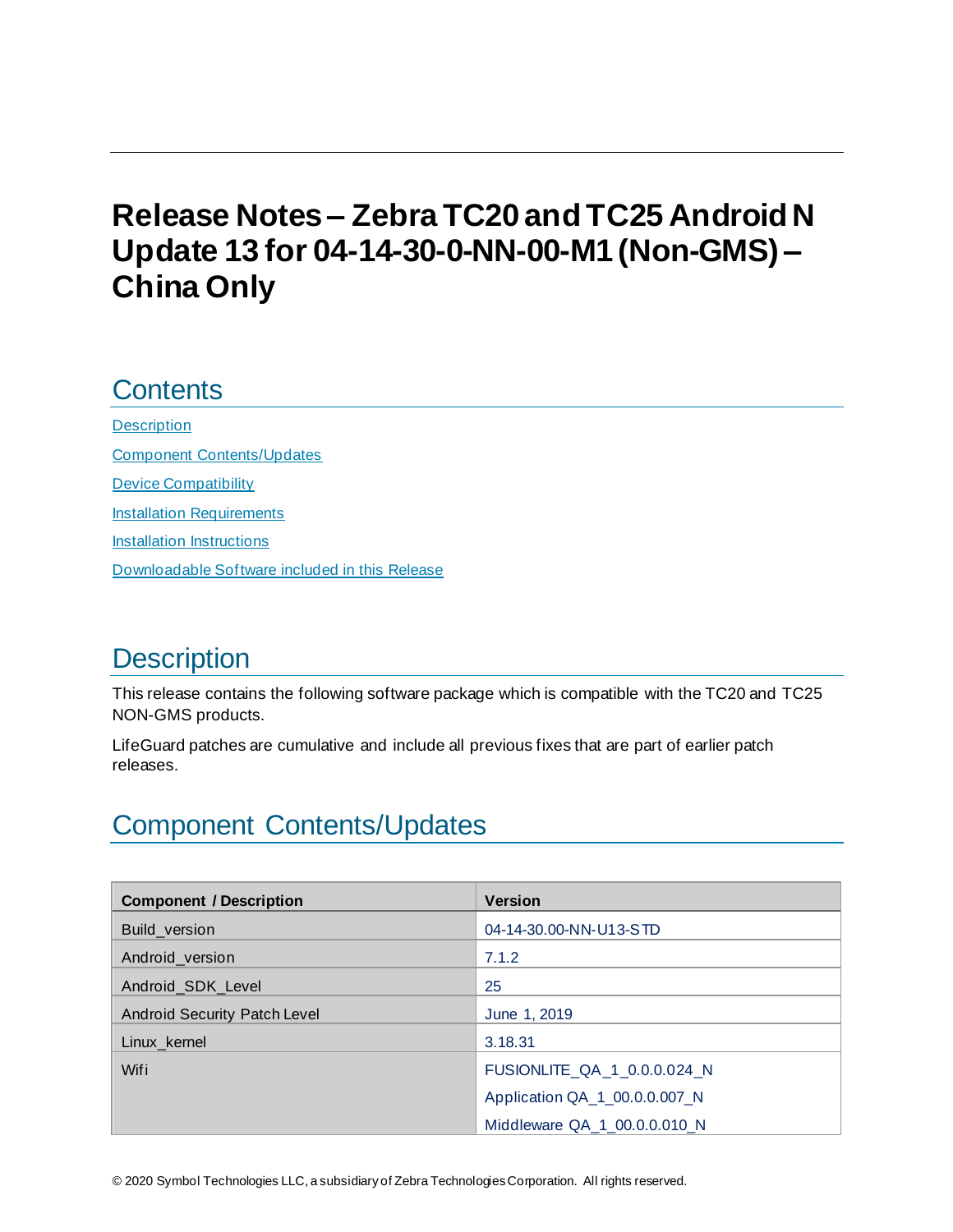|                                  | Radio QA_1_00.0.0.022_N                                                        |  |
|----------------------------------|--------------------------------------------------------------------------------|--|
| Platform                         | Qualcomm MSM8937                                                               |  |
| Scanning_Framework               | 19.57.37.0                                                                     |  |
| <b>DWDemo</b>                    | 2.0.15                                                                         |  |
| <b>OSX</b>                       | QCT.71.7.9.UL                                                                  |  |
| <b>MXMF</b>                      | 9.0.4.1                                                                        |  |
| Touch                            | Focaltech V1.1 20161103 (fw:0x24)                                              |  |
| Bluetooth_Stack                  | CNSS-PR-4-0-552-166444-1/01050102                                              |  |
| Flash_Size                       | 16G /32G                                                                       |  |
| RAM_Size                         | 2G                                                                             |  |
| <b>GPS</b>                       | MPSS.JO.3.0-00295-8937_GENNS_PACK-1                                            |  |
| <b>MMS</b>                       | 7.1.2                                                                          |  |
| RIL_Version                      | 1.0                                                                            |  |
| <b>BT_Pairing_Utility</b>        | 3.8                                                                            |  |
| Datawedge                        | 7.3.24                                                                         |  |
| Camera                           | LA.UM.5.6.r1-04600-89xx.0-1                                                    |  |
| PTT                              | 3.1.35                                                                         |  |
| RxLogger                         | 5.4.10.0                                                                       |  |
| StageNow                         | 3.3.1.2000                                                                     |  |
| Data_Analytics                   | 3.3.0.1113                                                                     |  |
| <b>EMDK</b>                      | 7.3.19.2319                                                                    |  |
| <b>IMEI SV Number</b>            | 06                                                                             |  |
| <b>OEM Config</b>                | 8.1.0.9                                                                        |  |
| <b>File Browser</b>              | 1.19.1.5                                                                       |  |
| <b>DDT</b>                       | v1.17.0.9                                                                      |  |
| <b>EIS</b>                       | 1.0.0.5                                                                        |  |
| Zebra Software Licensing Manager | 3.1.1                                                                          |  |
| <b>Audio SW Version</b>          | 0.11.0.0                                                                       |  |
| <b>Acoustic Profiles</b>         | General: CN2.4                                                                 |  |
|                                  | Cellular: CN2.6                                                                |  |
| Fingerprint                      | Zebra/TC25/TC25FM:7.1.2/04-14-30.00-NN-U13-<br>STD/190730:user/release-keys,   |  |
|                                  | Zebra/TC20/ TC20RT:7.1.2/04-14-30.00-NN-U13-<br>STD/190730:user/release-keys,  |  |
|                                  | Zebra/ TC20/ TC20RD:7.1.2/04-14-30.00-NN-<br>U13-STD/190730:user/release-keys, |  |
|                                  | Zebra/ TC20/ TC20KB:7.1.2/04-14-30.00-NN-<br>U13-STD/190730:user/release-keys  |  |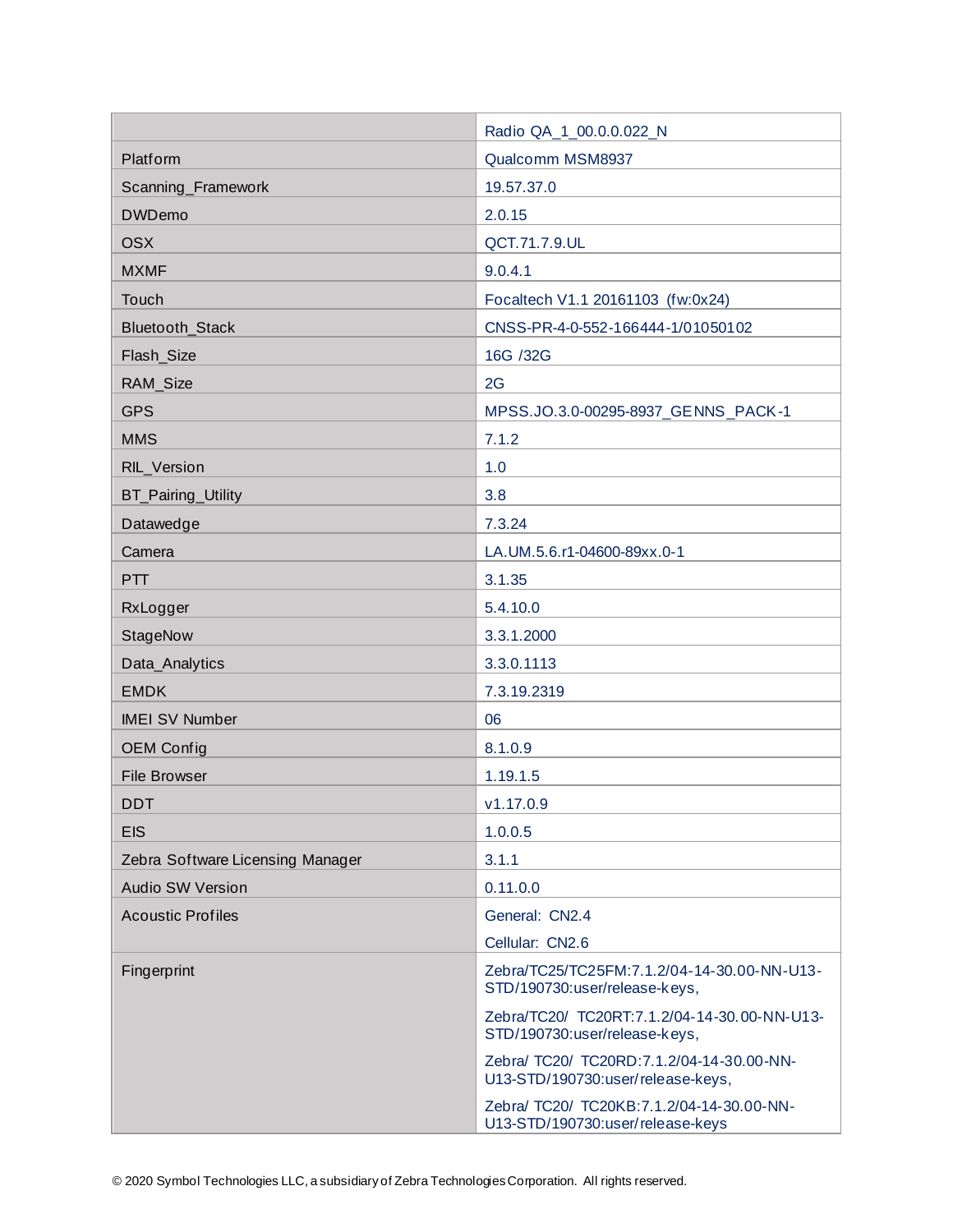#### **1. CFE v13 Updates:**

- ❖ CFE-TC2X-N-XX-041430-N-00-13.zip (Non-GMS)
	- 1. **Android Security Patch Level**: June 01, 2019 Use the below link to see the Android Security bulletin for more information: <https://source.android.com/security/bulletin/>
	- 2. SPR36557- Resolved an issue wherein Google quick search application was being deleted after rebooting the device with EHS running..
	- 3. SPR36906 Resolved an issue wherein performing Factory reset using StageNow resulted in formatting of cache.
	- 4. SPR36970 Resolved an issue wherein scanner was not working intermittently on few units after factory reset.
	- 5. SPR36457 Resolved an issue wherein period key was not working when used in RDP on Linux CentOS 7 server. User needs to push an empty file namely SPR36457.txt and copy it into /enterprise/usr/persist/ and reboot the device for this functionality to get enabled.
	- 6. SPR36440 Resolved an issue wherein EMDK service crash is observed intermittently with multi scanning android apps.
	- 7. Scanner Framework: v19.57.37.0
		- SPR37064 Resolved wrong property.
		- SPR36712 Resolved an issue wherein Scanner does not work consistently when switching between customer applications using EMDK for scanning.
		- SPR36685 Resolved an issue wherein scan engine was failed to initialize during powerup.
		- SPR37175 Resolved an issue wherein multiple application can enable the same scanner without one app releasing it.
		- SPR36925 Resolved an issue wherein scanner was not available for second app when an ANR or crash occurred on the first app.
		- Integrated new imgkit version IMGKIT\_8.02T01.16.
	- 8. MX, StageNow, EMDK, Datawedge components update:

#### Note: For detailed release notes, please refer [http://techdocs.zebra.com](http://techdocs.zebra.com/)

- 1. MX: v9.0.4.1
	- a. SPR36994 Resolved MX initialization issue wherein EHS was calling MX before completion of MX initialization process.
- 2. StageNow: v3.3.1.2000
- 3. Datawedge: v7.3.24
	- a. SPR37124 Resolved an issue where in ADF rule with crunch spaces was removing last character from barcode data with space.
	- b. SPR37060/SPR36880 Resolved an issue wherein Datawedge was not disabling the scanner upon resume during app transition from background to foreground causing intermittent scanning failures.
- 4. EMDK: v7.3.19.2319
- 5. DDT: v1.17.0.9
- 9. Service Dialing Numbers (SDN) feature added.
	- SDN feature has been added for the issue: BSPA- 106337: Hawkeye N The DUT doesn't have a SDN option and doesn't read this information from the SIM card.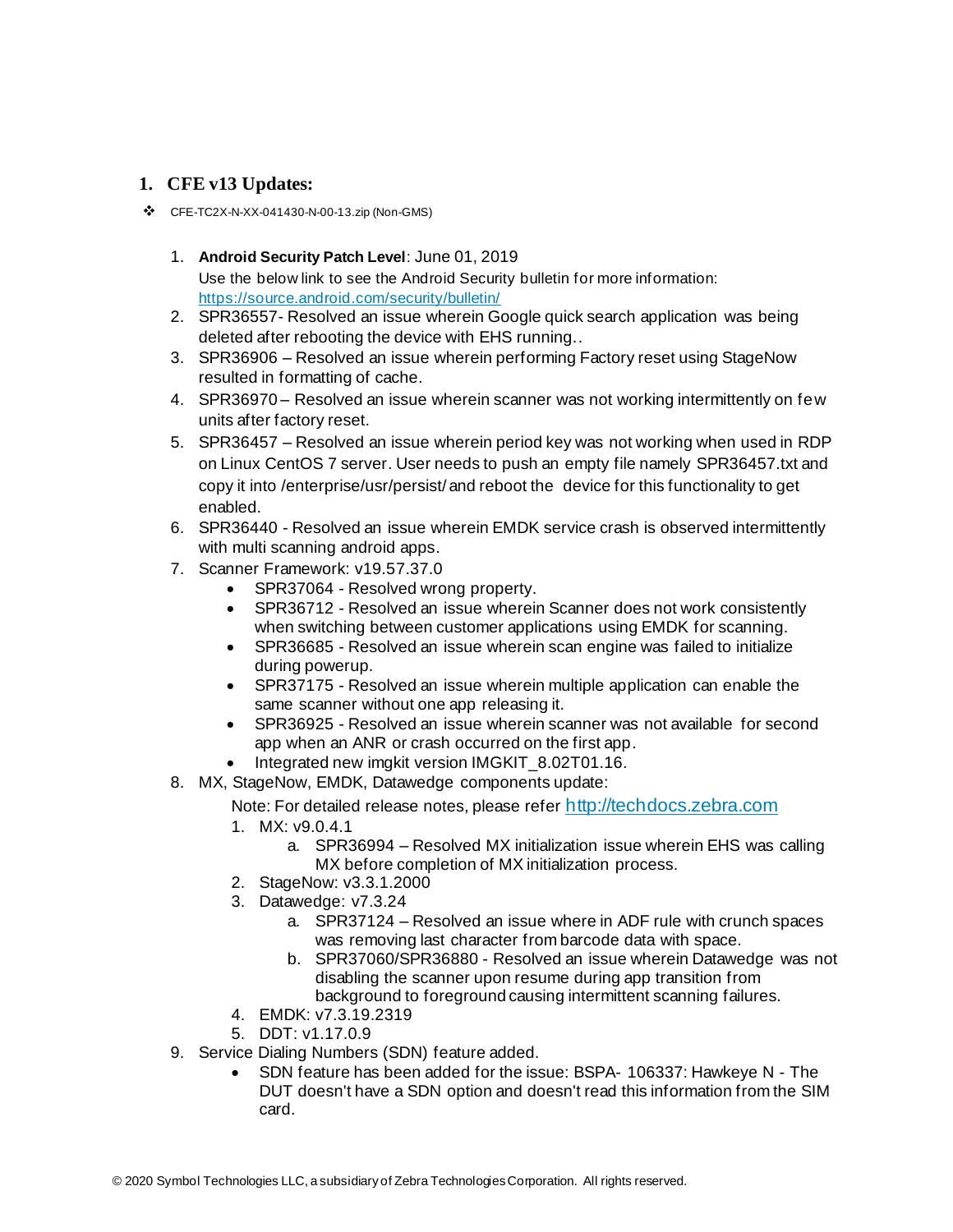#### **2. CFE v12 Updates:**

❖ CFE-TC2X-N-XX-041430-N-00-12.zip (Non-GMS)

1. SPR36685 - Resolved an issue wherein image distortion issue was observed while scanning a barcode using any application.

#### **3. CFE v11 Updates:**

❖ CFE-TC2X-N-XX-041430-N-00-11.zip (Non-GMS)

#### 1. **Android Security Patch Level**: March 01, 2019

Use the below link to see the Android Security bulletin for more information[: https://source.android.com/security/bulletin/](https://source.android.com/security/bulletin/)

2. SPR36233 - Resolved an issue wherein scanner would stop working randomly.

#### **4. CFE v10 Updates:**

- ❖ CFE-TC2X-N-XX-041430-N-00-10.zip (Non-GMS)
	- 1. **Android Security Patch Level**: February 01, 2019

Use the below link to see the Android Security bulletin for more information[: https://source.android.com/security/bulletin/](https://source.android.com/security/bulletin/)

**2.** SPR36220 - Resolved an issue where Google Play Services disabled after bypassed GMS Setup Wizard.

#### **5. CFE v9 Updates:**

❖ CFE-TC2X-N-XX-041430-N-00-09.zip (Non-GMS)

#### 1. **Android Security Patch Level**: January 01, 2019

Use the below link to see the Android Security bulletin for more information[: https://source.android.com/security/bulletin/](https://source.android.com/security/bulletin/)

- 2. SPR36021 Resolved an issue wherein voice call quality was getting degraded when phone is slightly moved away from the mouth area.
- 3. SPR35855/35695 Resolved an issue wherein datawedge is slow in scanning output data.
- 4. Updated below mentioned components:
	- o Scanner Framework: Version 19.50.37.0
		- a. SPR35288 Fixed an issue wherein initialization of scanner was taking ~1sec.
		- b. SPR35054 Added support for reduced quite zone barcode decoding.
	- o WLAN/BT Firmware: Version CNSS-PR-4-0-552-166444-1/01050102
		- a. CVE-2018-5383 was corrected preventing unauthenticated BT pairing.
		- b. WiFi: FUSIONLITE\_QA\_1\_0.0.0.019\_N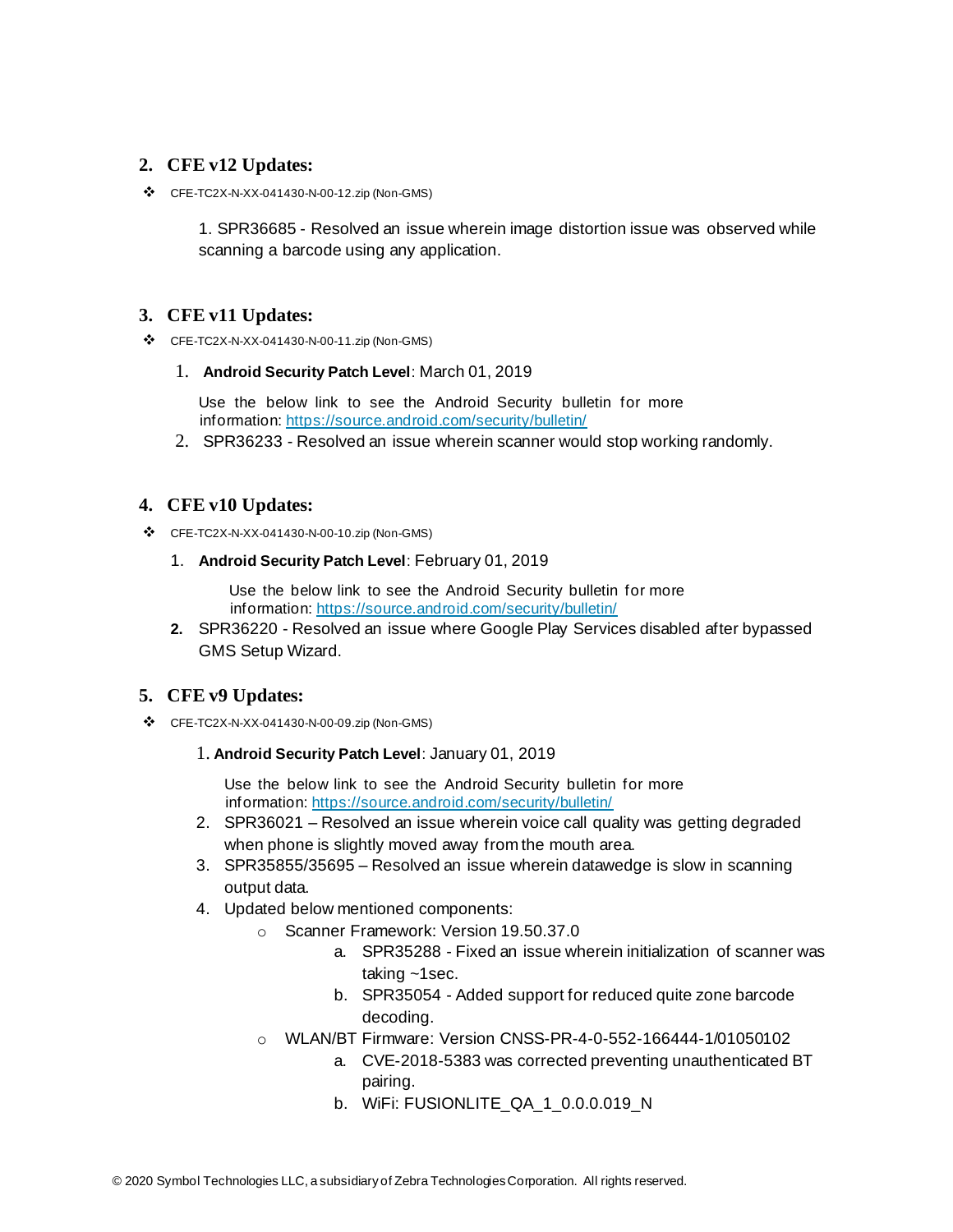c. SPR35609 - Resolved an issue where WLAN operation is affected when BT was in use.

#### **6. CFE v8 Updates:**

- ❖ CFE-TC2X-N-XX-041430-N-00-08.zip (Non-GMS)
	- 1. **Android Security Patch Level**: December 01, 2018

Use the below link to see the Android Security bulletin for more information[: https://source.android.com/security/bulletin/](https://source.android.com/security/bulletin/)

2. SPR34310/35785 – Resolved an issue wherein CANCEL READ API was not working when continuous Mode was enabled.

#### **7. CFE v7 Updates:**

- ❖ CFE-TC2X-N-XX-041430-N-00-07.zip (Non-GMS)
	- **1. Android Security Patch Level**: November 01, 2018

Use the below link to see the Android Security bulletin for more information[: https://source.android.com/security/bulletin/](https://source.android.com/security/bulletin/)

- **2.** MX, StageNow, EMDK, Datawedge component updates:
	- Note: For detailed release notes, please refe[r http://techdocs.zebra.com](http://techdocs.zebra.com/)
	- o MX: Version 8.2.2.0
		- a. SPR35665 Resolved an issue wherein google keyboard settings are not persisting through a reboot when configured directly after factory reset.
		- b. SPR34771 Resolved a synchronization issue in Mx.
	- o StageNow Client: Version 3.1.1.1019
	- o EMDK: Version 7.0.0.2000
	- o Datawedge: Version 7.0.4
- **3.** B2M client included in disabled mode.
- **4.** SPR35581 Resolved an issue wherein soft Keyboard was not coming up upon explicitly invoking via API on hard keypad devices.

#### **8. CFE v6 Updates:**

❖ CFE-TC2X-N-XX-041430-N-00-06.zip (Non-GMS)

#### 1. **Android Security Patch Level**: October 01, 2018

Use the below link to see the Android Security bulletin for more information[: https://source.android.com/security/bulletin/](https://source.android.com/security/bulletin/)

2. SPR35440- Resolved an issue where device did not show private APN when it was created using StageNow.

#### **9. CFE v5 Updates:**

- ❖ CFE-TC2X-N-XX-041430-N-00-05.zip (Non-GMS)
	- 1. **Android Security Patch Level**: September 01, 2018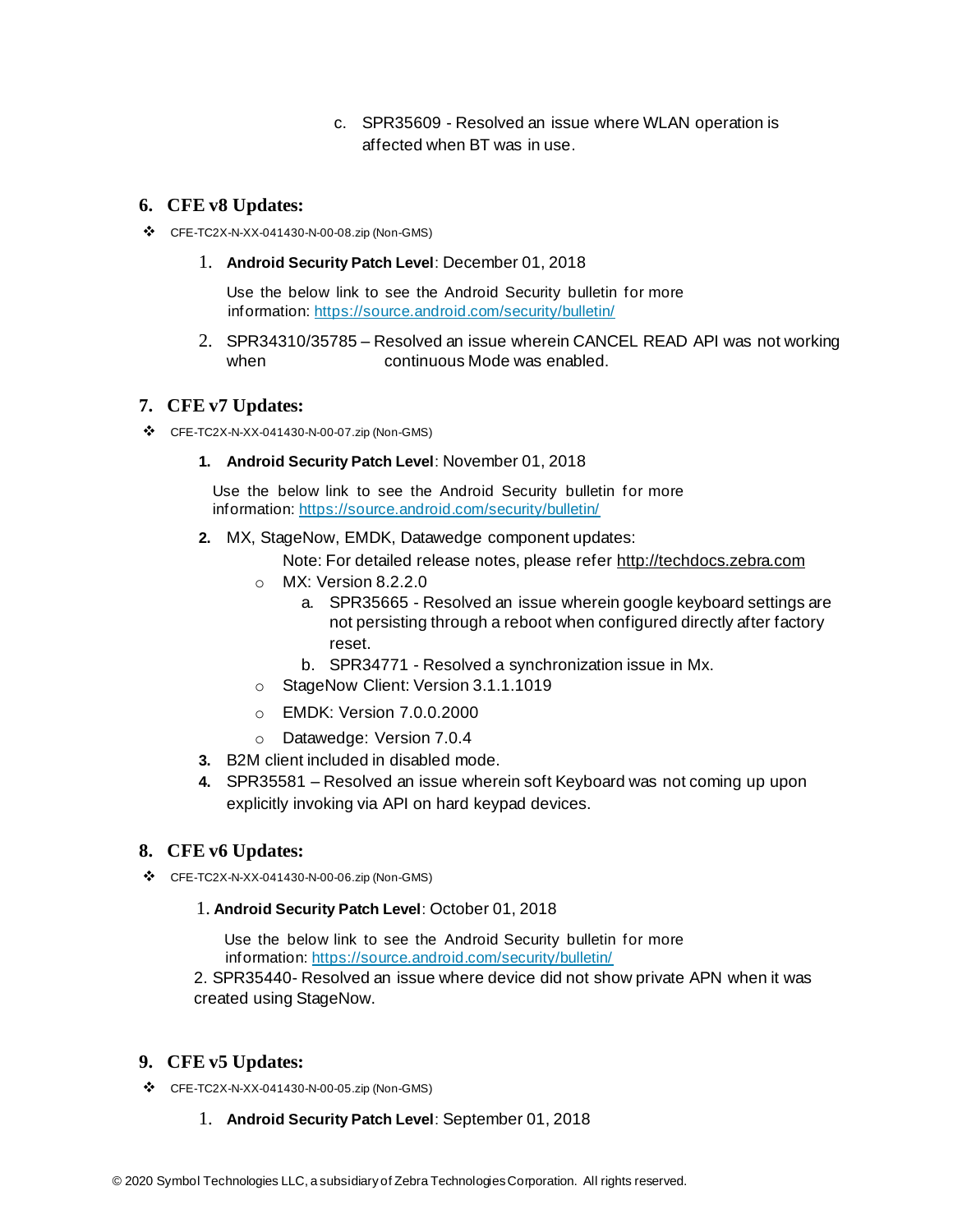Use the below link to see the Android Security bulletin for more information[: https://source.android.com/security/bulletin/](https://source.android.com/security/bulletin/)

#### **2. Updated below mentioned components:**

- o File Browser: Version 1.19.1.5
- o Diagnostic Tool: Version 1.16.0.1
- o OEMConfig: Version 8.1.0.9
- o WiFi FUSIONLITE\_QA\_1\_0.0.0.018\_N
- o DataAnalytics Version 3.3.0.1113
- 3. MX, StageNow, EMDK, Datawedge component updates:

#### Note: For detailed release notes, please refe[r http://techdocs.zebra.com](http://techdocs.zebra.com/)

- o MX: Version 8.1.0.10
	- a. SPR34716 Resolved an issue wherein the MX was getting killed by Backup manager and didn't restart properly.
	- b. SPR33323 Added new feature to enable/disable physical keyboard via StageNow.
- o StageNow Client: Version 3.1.1.1018
- o EMDK: Version 6.10.12.1312
- o Datawedge: Version 6.9.49
	- c. SPR34429 Resolved an issue wherein DataWedge failed to load "default Profile0".
	- d. SPR34614 Resolved an issue in DataWedge wherein scanner could not be enabled due to quick enabling and disabling of scanner through Intents.
	- e. SPR34972 Implemented new parameters in scanner input plugin API so that the API takes considerable less time to suspend/reenable of the scanner.
- 4. Included Zebra Software License Manager v3.1.1.
- 5. SPR33207- Resolved an issue wherein the Device Diagnostic tool had an issue with reading the Battery Cycles in the application for PP+ batteries.
- 6. SPR35252- Resolved an issue wherein the device reboots when DO mode is enabled and user tries to turn data saver on.
- 7. SPR35568 Resolved an issue wherein device does not show preview information in Messaging App when language toggles from right-to-left.
- 8. Data Analytics changes:
	- o DataAnalytics has been renamed to Zebra Data Service.
	- o DAInBuiltDCA has been renamed to Zebra Data Service Plugin.
	- o SettingsEULA has been renamed to Zebra Data Services.
	- $\circ$  In this release, the ZDS-EULA pop up during configuring the device, can be automatically skipped if the device is configured for Device Owner mode or when SUWBypass is used.
	- o DO mode configuration mechanism includes NFC bump, QR code, AFW# and Zero touch.
	- o SUW Setup Wizard Bypass can set with PowerMgr CSP.
	- $\circ$  On Automatic skipping of Zebra EULA, Zebra's default settings and data collection rules will be configured on the device.
- 9. Disabled the Qualcomm Location from GMS build for both TC20 and TC25.

#### **10. CFE v4 Updates:**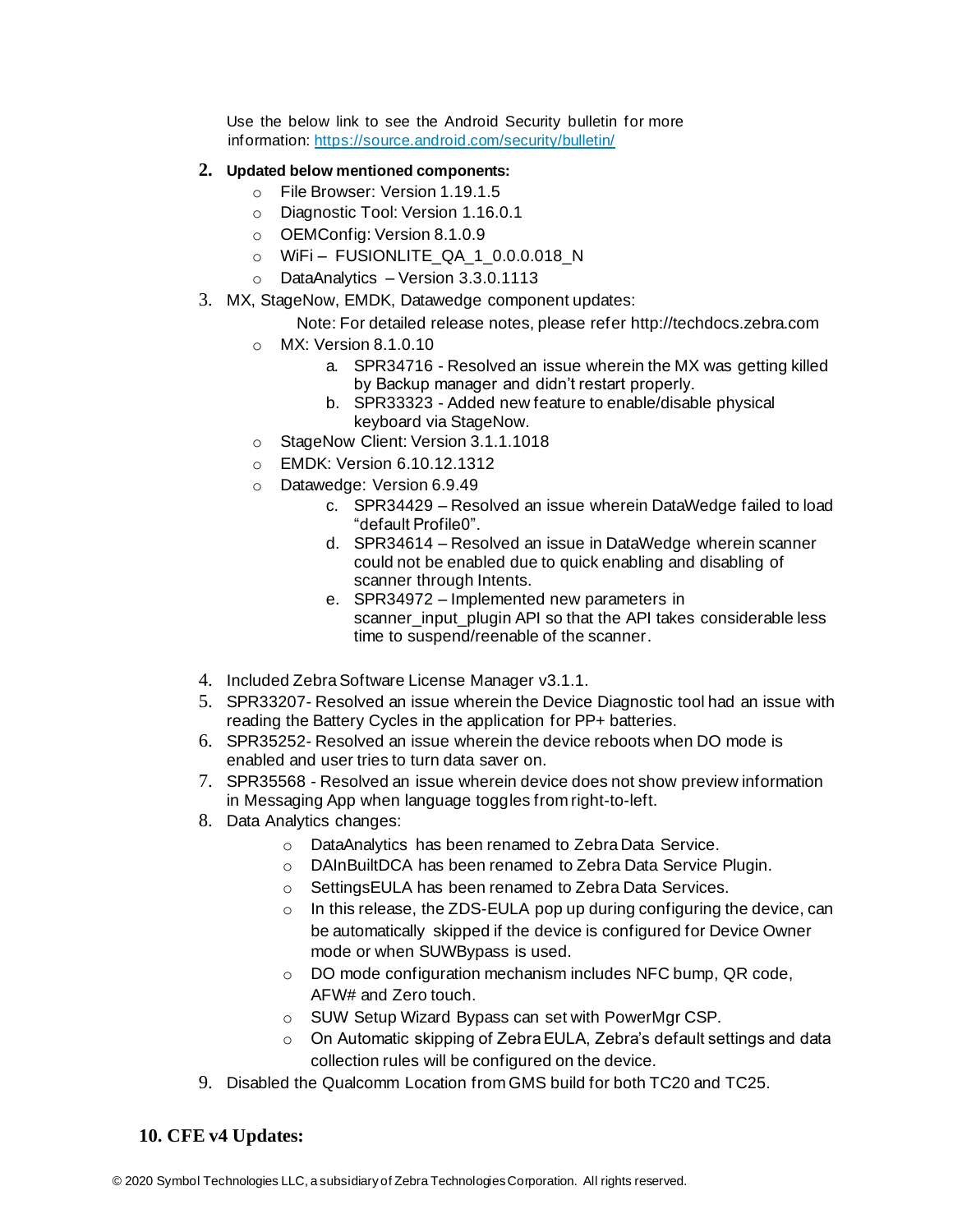- ❖ CFE-TC2X-N-XX-041430-N-00-04.zip (Non-GMS)
	- 1. **Android Security Patch Level**: August 01, 2018 Use the below link to see the Android Security bulletin for more information: <https://source.android.com/security/bulletin/>
	- 2. Updated below mentioned components:
		- $\circ$  MXMF Version 8.0.1.2
		- o DataWedge Version 6.8.54
		- o EMDK Version 6.9.16.1216
		- o StagingClient Version 3.0.1.1038
		- o File Browser -- Version 1.19.1.5
		- o DDT -- Version 1.15.0.14
		- o OEM Config Version 8.0.0.4
		- o Data Analytics -- Version 3.3.0.1113
		- o Wifi-- Version FUSIONLITE\_QA\_1\_0.0.0.017\_N
	- 3. SPR35005 Resolved an issue wherein the Proximity being Suspended.
	- 4. Added cellular WAN changes to support some Latin American (LATAM) carriers certification. TC25 now supports following Latin America Carriers
		- AT&T Mexico
		- Telcel Mexico
		- Telefonica Columbia
	- 5. Changes for Telenor Denmark carrier certification:
		- SPR34858 Corrected SIM PIN Retry Count
		- Danish language translations

#### **11. CFE v3 Updates:**

- ❖ CFE-TC2X-N-XX-041430-N-00-03.zip (Non-GMS)
	- 1. **Android Security Patch Level**: July 01, 2018

Use the below link to see the Android Security bulletin for more information[: https://source.android.com/security/bulletin/](https://source.android.com/security/bulletin/)

- 2. Updated below mentioned components:
	- a. MXMF Version 8.0.1.2
	- b. DataWedge Version 6.8.54
	- c. EMDK Version 6.9.16.1216
	- d. StagingClient Version 3.0.1.1038
	- e. File Browser --1.19.1.5
	- f. DDT -- 1.15.0.14
- 3. SPR34716 Resolved an issue wherein the MX was getting killed by Backup manager and didn't restart properly.
- 4. SPR34145 Resolved an issue wherein indexing of the WEP key was not handled correctly.
- 5. SPR34429 Resolved an issue wherein failed to emit scan beam if the application was launched during device suspend.

#### **12. CFE v2 Updates:**

❖ CFE-TC2X-N-XX-041430-N-00-02.zip (Non-GMS)

#### 1. **Android Security Patch Level**: June 01, 2018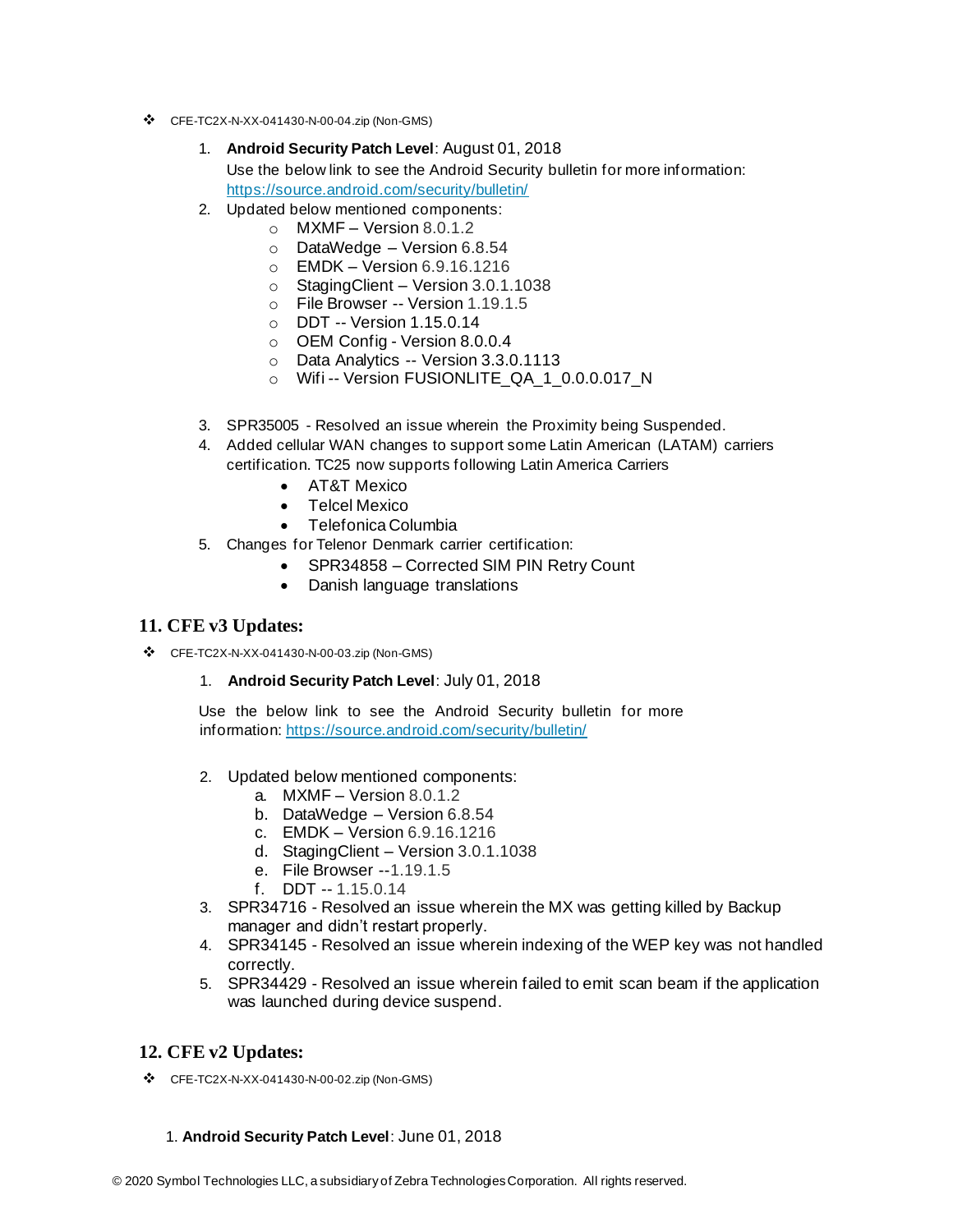Use the below link to see the Android Security bulletin for more information[: https://source.android.com/security/bulletin/](https://source.android.com/security/bulletin/)

- 1. Updated below mentioned components:
	- a. MXMF Version 8.0.0.10
	- b. DataWedge Version 6.8.50
	- c. EMDK Version 6.9.16.1216
	- d. StagingClient Version 3.0.1.1037
	- e. File Browser --1.19.1.5
	- f. DDT -- 1.15.0.14
- 2. SPR33671 Resolved an issue wherein user was unable to create WIFI profile with username as backslash followed by number
- 3. SPR34267 Resolved an issue wherein the device was failed to enable USB debugging when a barcode was scanned.
- 4. SPR33862 Resolved an issue wherein the Screen Time off settings using Display manager CSP was not working.
- 5. SPR34145 Resolved an issue wherein indexing of the WEP key was not handled correctly.
- 6. SPR33973 Resolved an issue wherein erroneously loading default profile by providing feature to ignore disabled profiles in DataWedge
- 7. SPR33848 Added support to included category field in intent profile in StageNow.
- 8. SPR34189 Resolved an issue wherein low ram and oom limit adjustments to provide more free memory.
- 9. SPR33639 Resolved an issue wherein the customer app install and launch during device sleep state and device stop emitting scan beam after awake from suspend.
- 10. SPR33876 Resolved an issue wherein Display Timeout was unable set via **StageNow**
- 11. SPR33607 Resolved an issue where few fresh devices were unable to stage after unbox the device.
- 12. SPR33538 Resolved an issue wherein the Scanner beam stuck off and No LED beam while pressing scanner button.
- 13. SPR33977 Resolved an issue wherein Time Zone setting through StageNow profile was not working.
- 14. SPR33981 Resolved an issue Czech Republic Regulatory Country could not be set using Wifi config profile.
- 15. SPR33799 Resolved an issue wherein DataWedge was sending char 10 instead of char 13.
- 16. SPR31491- Resolved an issue wherein device not able to stage devices from manufacturing with StageNow.

# <span id="page-7-0"></span>Device Compatibility

This software release has been approved for Android TC20 Nougat Non-GMS models mentioned below. Please note that GMS OS images are not compatible with China based SKUs

| <b>Device</b>   | <b>Operating System</b>                           |
|-----------------|---------------------------------------------------|
| TC200J-20C112CN | Android N (Non-GMS Only) China Only               |
| TC200J-20A111CN | Android N (Non-GMS Only) Plus SKU - China<br>Only |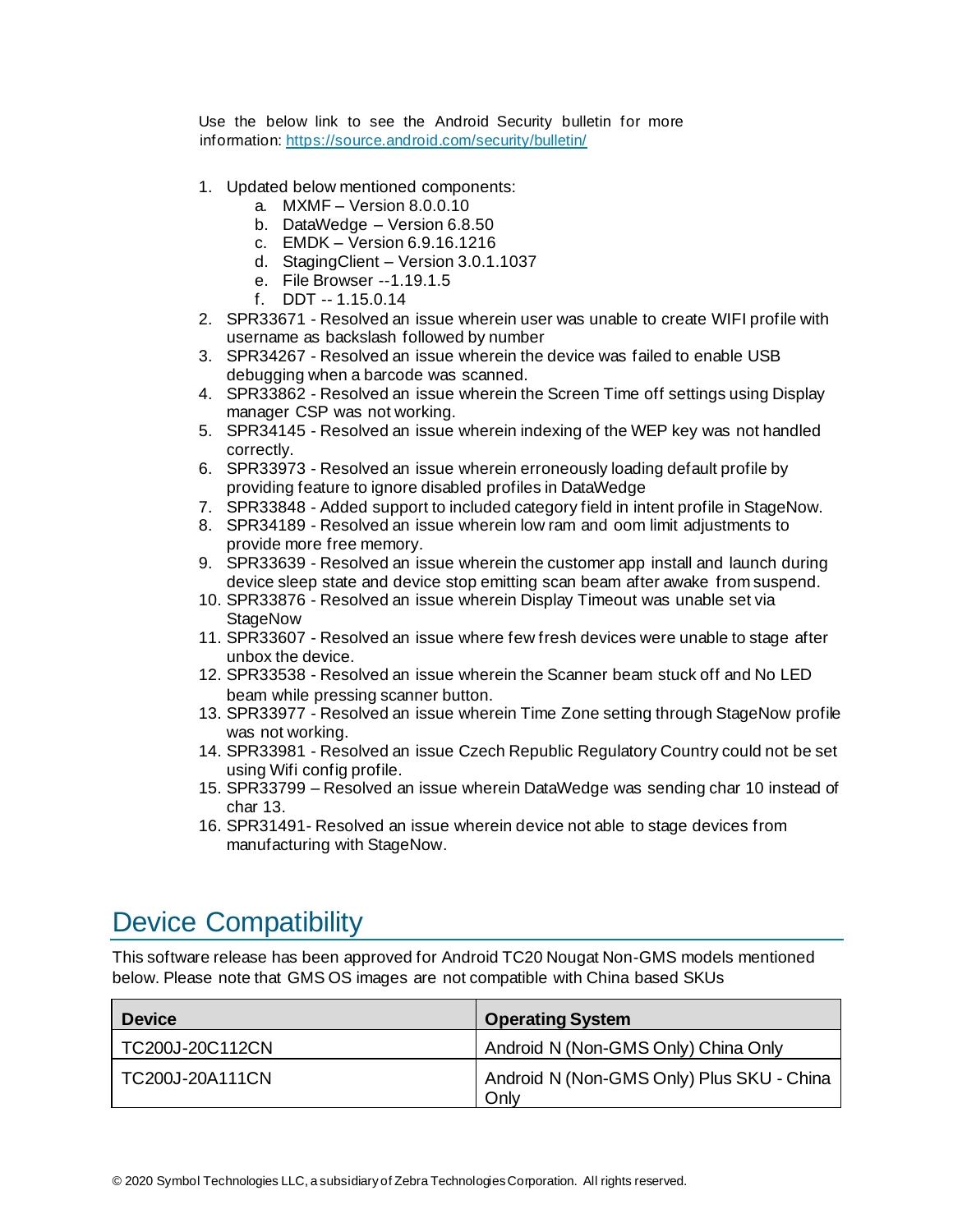| <b>TC200J-2KC111CN</b> | Android N (Non-GMS Only) Keyboard SKU -<br>China Only |
|------------------------|-------------------------------------------------------|
| TC200J-20C213CN        | Android N (Non-GMS Only) Premium SKU -<br>China Only  |

This software is also approved for Android TC25 Nougat Non-GMS models mentioned below

| <b>Device</b>   | <b>Operating System</b>             |
|-----------------|-------------------------------------|
| TC25CJ-20B101CN | Android N (Non-GMS Only) China Only |
| TC25CJ-20C102CN | Android N (Non-GMS Only) China Only |

## <span id="page-8-0"></span>Installation Requirements

#### HW Requirements

- Windows PC running Windows 7/10 32/64 bits
- USB Type C Cable
- Micro SD Card with at least 2GB capacity (optional)

### SW Requirements

Please make sure following components are installed on your computer before commencing OS installation.

- Zebra Android USB Driver V2.2 or higher
- Android Debug Bridge version 1.0.39 or higher
- TC20/TC25 Non-GMS Android OS Release Images

### Image Compatibility

To use this Update, the terminal must have the BSP 04-14-30-0-NN-00-M1 installed as the baseline OS.

## <span id="page-8-1"></span>Installation Instructions

### Using the "adb sideload" method

#### **Assumptions**

- 1. ADB installed on PC
- 2. TC20/TC25 has Developer options enabled
- 3. USB debugging ON

#### Procedure

1. Plug the TC20/TC25 into the USB & Charging Cable and then the Cable to the PC. If you have a Cradle with USB connectivity, connect it now.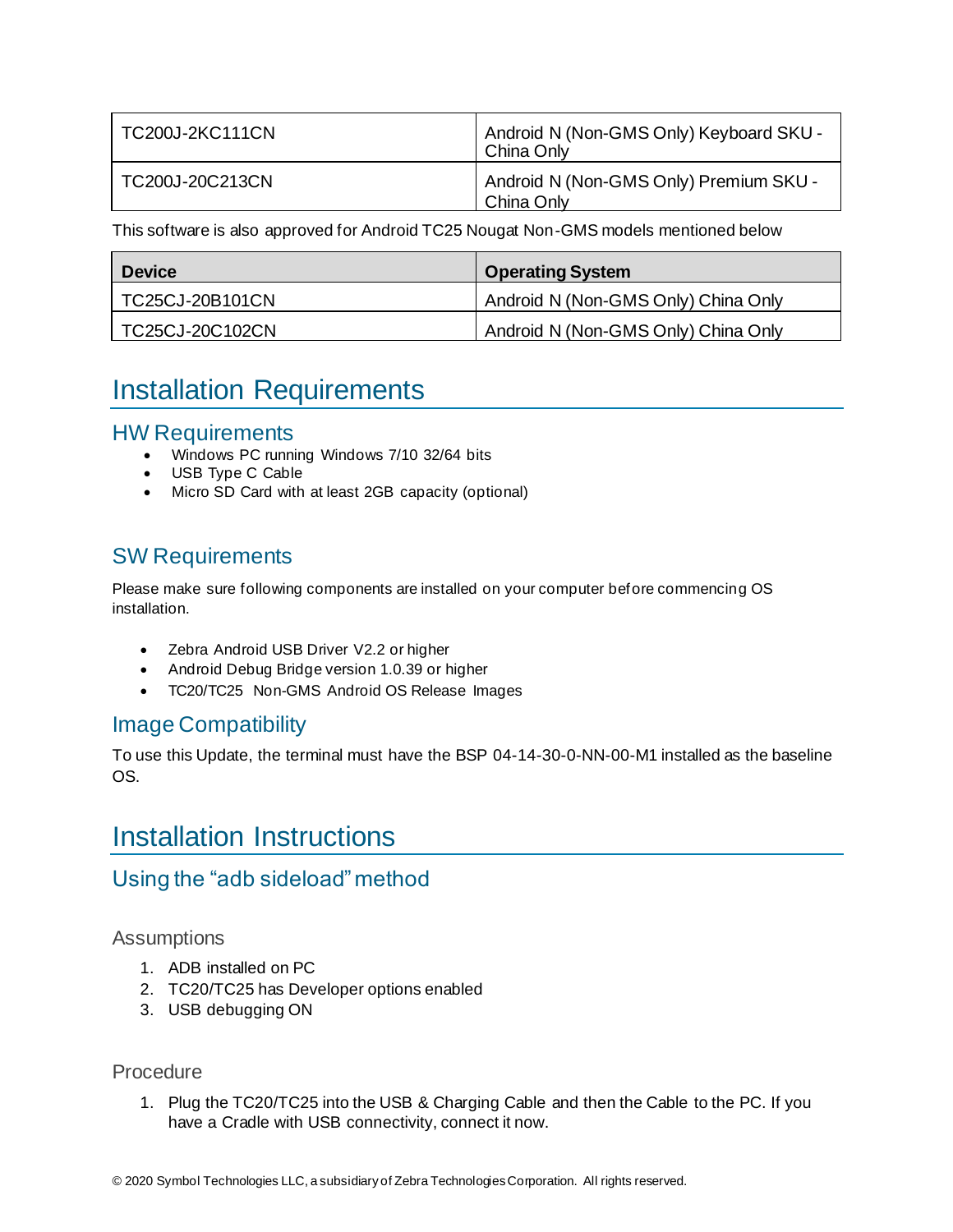- 2. You may need to pull down notification bar, and tap on the notification which says, "USB charging this device", and change it to "Transfer files".
- 3. Open Command Prompt on PC, run "adb devices" and check to see if you can see the device's serial number… If yes, proceed… if not you will need to get the PC set up with the proper drivers or install an External SD Card.
- 4. You may also get a pop up on your PC (Win 7) that you will be connected as a Portable Media Player… this can be ignored.
- 5. Entering Recovery Mode
	- a. Choice 1: In Command Prompt, type "adb reboot recovery" and click enter.
	- b. Choice 2:
		- i. Reboot and hold PTT key
		- ii. When Zebra Technologies logo appears on the screen Release the PTT Key
- 6. Your TC20/TC25 will reboot and take you to Android Recovery screen.
- 7. To select Sideload Method
	- a. Use the Volume + and to highlight, "Apply update from ADB" and press the Power Key to select it
- 8. With your Command Prompt, open, type "adb sideload" and add a space and then drag and drop the zip file which you want to apply to the device and press enter.
	- a. When the file download starts, the command window will show progress with a percentage completed.
	- b. Device display will show a series of messages indicating it is downloading, verifying and installing the image on to the device.
- 9. After successful update, the device will auto reboot and you see Zebra on top and POWERED BY android at the bottom and after about 10 second will transition to the TC20/TC25 Touch Computer splash screen with 5 dancing white dots at bottom… it will stay at this screen up to 4 minutes and then present the "Lock Screen".
- 10. To make sure the OS Update took place, once the initial setup is complete;
	- a. Go to "Settings" and scroll down to "About phone" and look at the "Build number". It should state "04-14-30.00-NN-U13-STD" and the Patch Version should indicate as "13".
- 11. Now you are all set to use your TC20/TC25.

### Using External SD Card

- 1. Plug the TC20/TC25 into the USB & Charging Cable and then the Cable to the PC. If you have a Cradle with USB connectivity, connect it now.
- 2. You may need to pull down notification bar, and tap on the notification which says, "USB charging this device", and then change it to "Transfer files".
- 3. You may also get a pop up on your PC (Win 7) that you will be connected as a Portable Media Player… this can be ignored.
- 4. Copy the required files to the SD Card. This can be done in two ways
	- a. Copy the files to the Micro SD card with the help of a SD Adapter which gets inserted to the SD slot of your PC/Laptop/SD Writer.
	- b. Directly transfer files to the Micro SD card which is inserted in to the back of the device. Please refer to the user guide on how to open the back door and inserting the SD card to the device.
- 5. Entering Recovery Mode
	- a. Choice 1: In Command Prompt, type "adb reboot recovery" and click enter.
	- b. Choice 2:
		- i. Reboot and hold PTT key